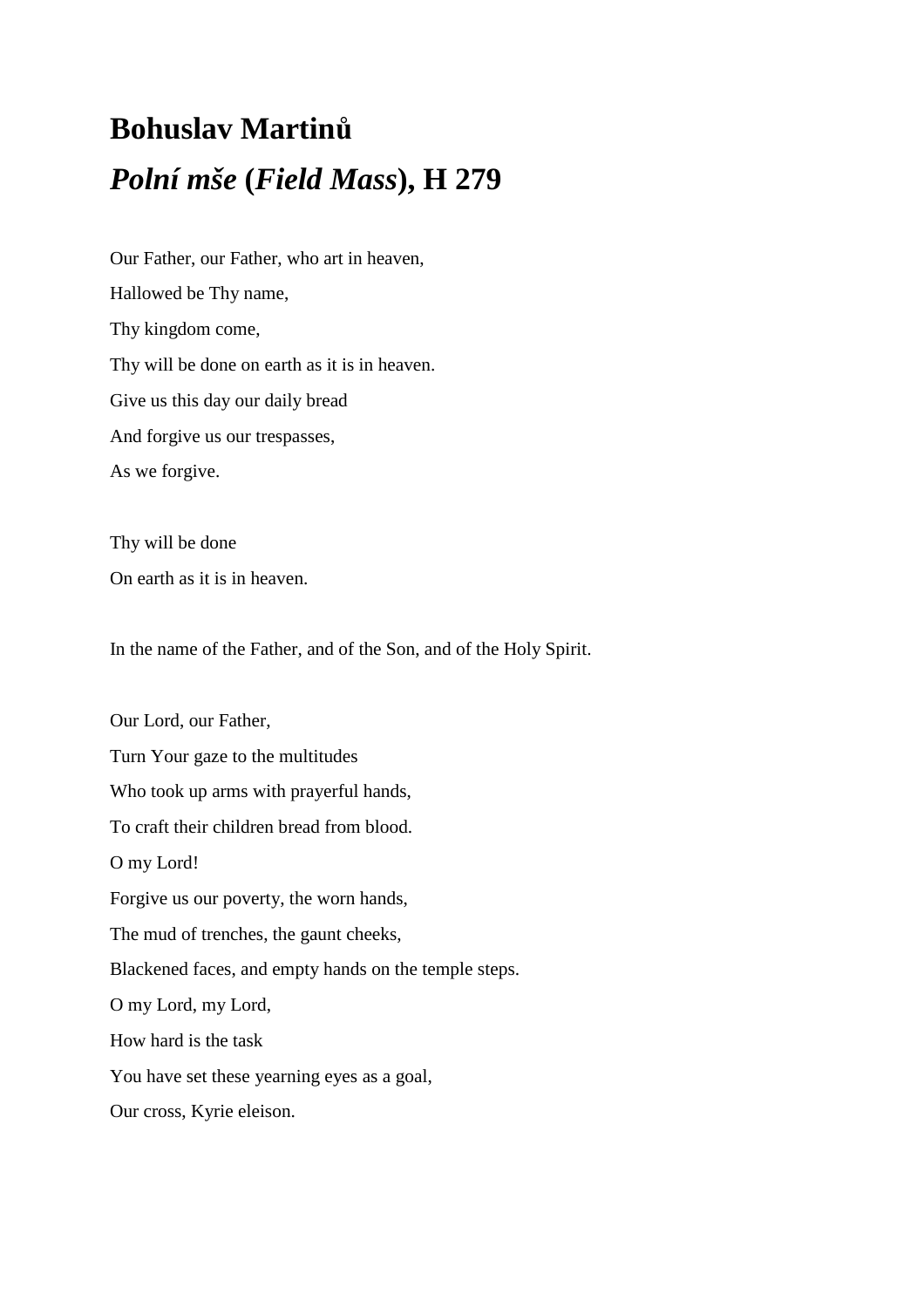From coasts which I am a stranger to, I raise my voice, O Lord, to You, And seek Your heavenly presence in prayer. But will you know, will you tell that it is I, That it is I, that it is I, Who speaks to You. A son of my homeland, banished here; That no stranger pleads with You, That no stranger calls to You, While I am cast from home. O my Lord, let me live, Let battle crush me, cruel and harsh, But save my life, O Lord, And lead me home.

What man ever faced death with bravery? Did Your son not weep in anguished torment? O my Lord, In the Garden of Olives, I stand and cry, A deathly sorrow in my soul: Eli, Eli, forsake us not!

O God! O God! Our ancestors have told us, What deeds you performed in their days, In the days of old.

Deep calls to deep at the thunder of your cataracts; All your waves and your billows have gone over me. By day the Lord commands his steadfast love!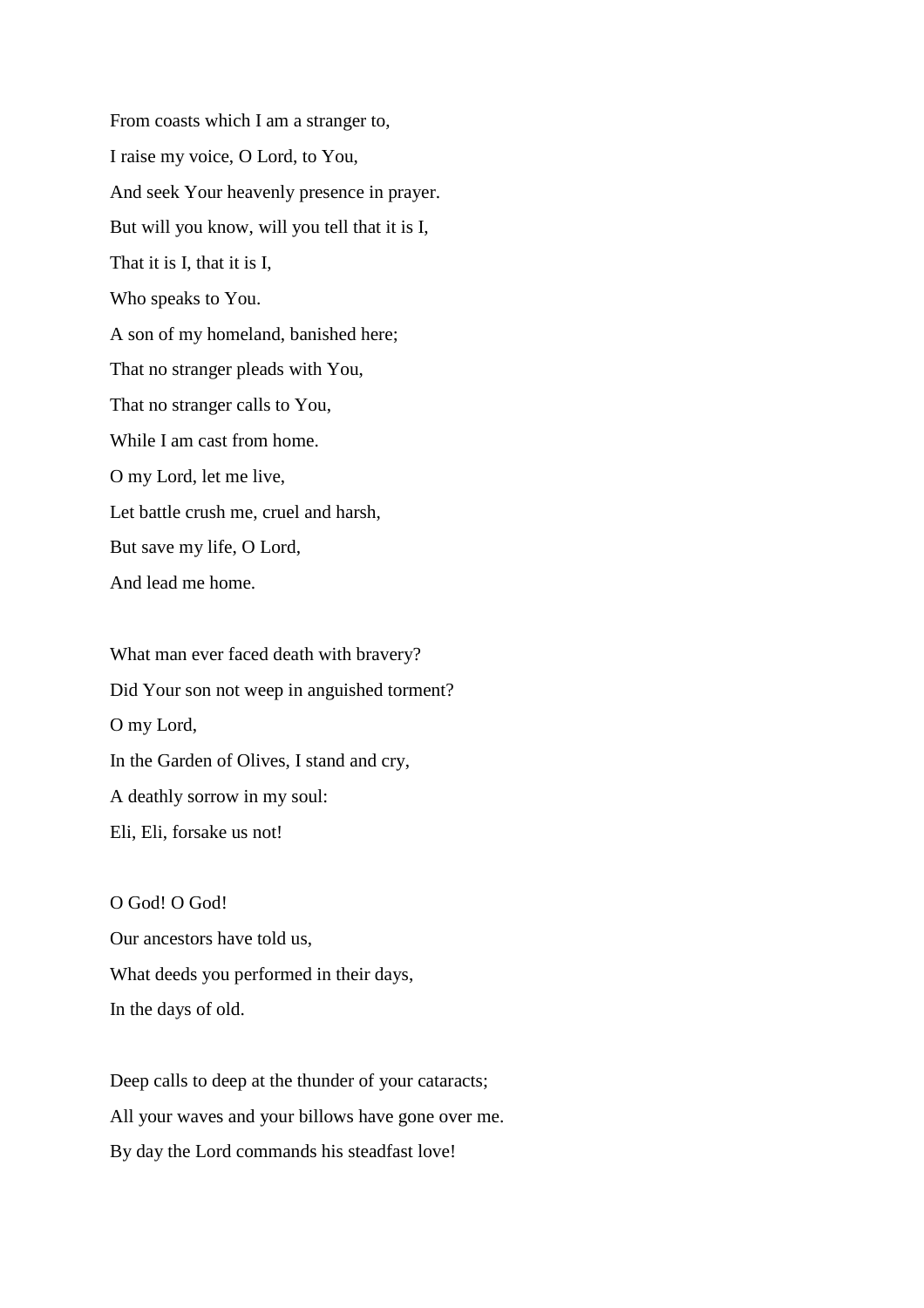And at night his song is with me,

A prayer to the God of my life!

O distant home.

O sacred path of our youth!

O vesper bells!

O distant home.

O fields of corn.

O garden of autumn, O garden of autumn.

Kyrie eleison. Christe eleison. Kyrie eleison.

When eyelids droop in sleep And dreams beckon close, When solitude tightens its grip, The night turns cold And a white star rests on hilltops far. The arms of war grow heavy, black!

Dominus vobiscum.

O Lord, do you sleep? I stand in lonely vigil, Eyes strained, with anguished heart, I must not sleep, yet time drags on. Agnus Dei, miserere nobis, miserere nobis.

O distant home, O sacred path of our youth, Heaven's grace, fruit of joy!